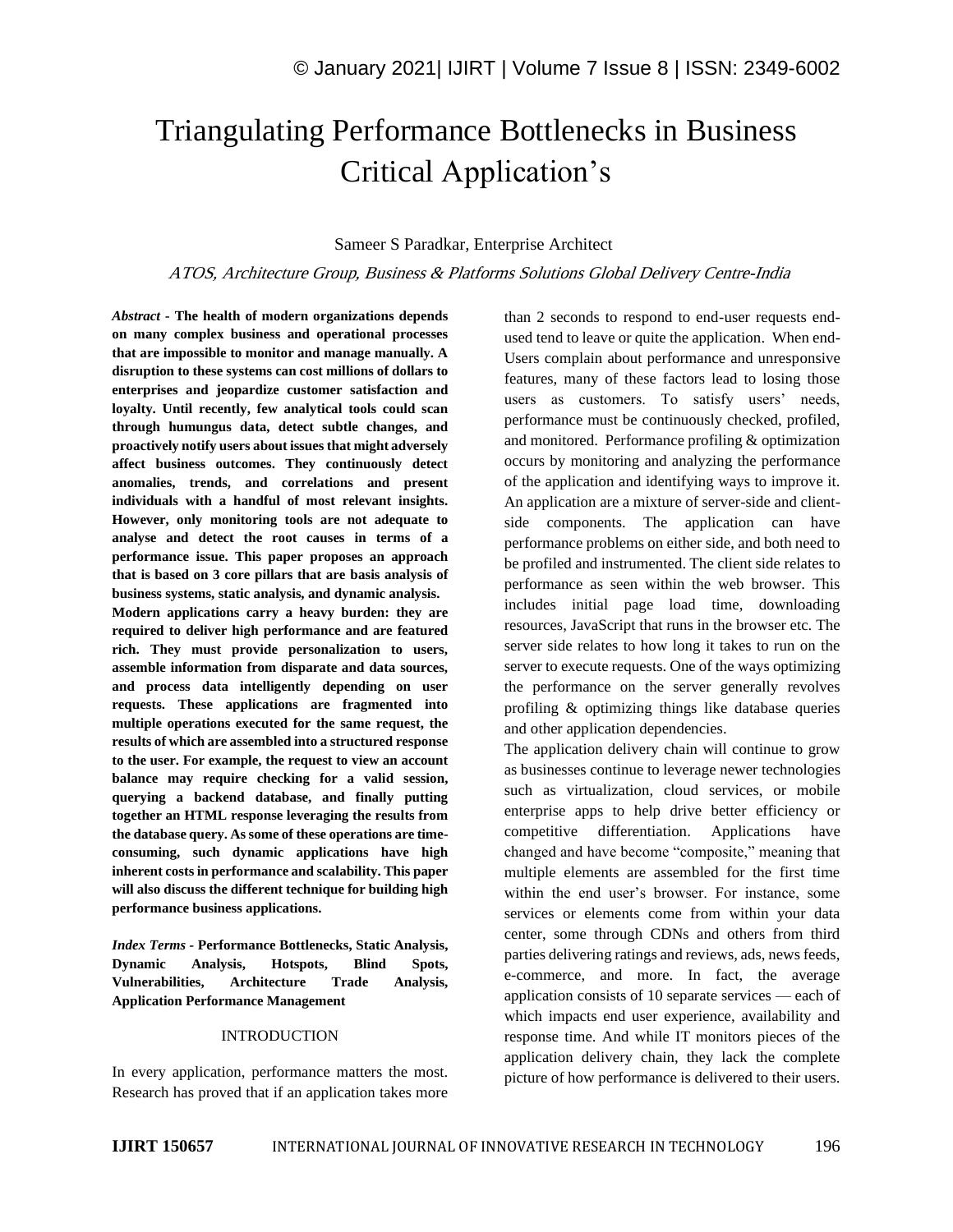Performance Bottlenecks in Business-Critical Applications – Problem Context

The traditional approach is considered bottom-up and does not provide full visibility into the entire business transaction between the end user and back-end services. Individual IT support teams using disparate APM toolsets do not work collaboratively, creating inefficiency and longer mean time to repair (MTTR) to support business needs and IT objectives.

Enterprise application landscapes consists of services and functionality that is delivered to the end users from multiple sources. These sources include components delivered from the data center as well as components delivered from third parties and the cloud, such as content delivery networks (CDNs), news feeds, ads, analytics, bill payment, and e-commerce platforms. With so many moving parts in the data center, plus virtualization, the cloud layers of application tiers, and the staggering amount of data handled by a heterogeneous infrastructure, the functional complexity is enormous.

The application value chain is more complex because of:

- Increased complexity in the data center due to multitier architectures, virtualization, web services and APIs, mobile and WAN optimization.
- Increased complexity on the web is due to thirdparty providers, CDNs, multiple browsers (Chrome, Safari, Explorer, etc.), and mobile devices (smartphones, iPads, etc.); the use of cloud providers.
- Saturated peering points must serve a mix of third-party providers, CDNs, cloud providers, multiple browsers, and mobile devices — leading to uneven performance. Moreover, if the last mile — the connection between an end user and an ISP — is slow for any reason, the end user experience suffers, and so might the business.

When performance problems do occur for the end user, the inability to monitor across the entire application delivery chain hinders the organization's ability to rapidly determine the route cause of the problem. And much time is spent trying to determine where the performance problem resides

Application delivery chains will continue to grow in complexity. Prior to the cloud onslaught, IT managers had a much easier time troubleshooting and optimizing

application performance because all underlying elements were within a single data center. In the new world of cloud service providers (CSPs) and composite applications, troubleshooting application issues requires IT to chase down multiple complex request paths for an ever-growing number of applications.

Lack of end-user performance insight and the inability to rapidly isolate fault domains across the application delivery chain leads to delays and high costs to resolve application performance problems. Developers' time is spent majorly on debugging applications and trying to reproduce problems. A large number of production problems could be avoided by implementing a more proactive approach to application performance management.

More importantly, IT does not always have insight into the end-user impact of the IT infrastructure's performance. This issue is complicated by the fact that a growing number of organizations are outsourcing critical elements of their application delivery chain to CSPs, such as CDNs, outsourced data centers, and ecommerce platforms. In such cases, there is often less insight into performance issues from the beginning to end.

| Challenges faced by Different Stakeholders                                                                                                                                                                                                                                                                                                                   |                                                                                                                                                                                                                                                                                                                                                                                                                                                                                                                                                                                                                                                                                                         |  |  |  |
|--------------------------------------------------------------------------------------------------------------------------------------------------------------------------------------------------------------------------------------------------------------------------------------------------------------------------------------------------------------|---------------------------------------------------------------------------------------------------------------------------------------------------------------------------------------------------------------------------------------------------------------------------------------------------------------------------------------------------------------------------------------------------------------------------------------------------------------------------------------------------------------------------------------------------------------------------------------------------------------------------------------------------------------------------------------------------------|--|--|--|
| <b>End Users</b>                                                                                                                                                                                                                                                                                                                                             | <b>Operations Team</b>                                                                                                                                                                                                                                                                                                                                                                                                                                                                                                                                                                                                                                                                                  |  |  |  |
| - Application is slow<br>during certain periods<br>of the day or week<br>- Serious Application<br>Errors that corrupt data<br>- Improper responses<br>from L1 Support the<br>reason for the problem<br>- Previous<br>problems<br>recurring<br>and<br>hampering users' ability<br>to use the application<br>- Low end user morale<br>and loss of productivity | - Lack of appropriate tools<br>to troubleshoot downtime<br>issues<br>- Non-integrated tools make<br>troubleshooting<br>time<br>consuming false alerts<br>- Inability to understand the<br>real impact of downtime<br>on the application<br>- Shifting of responsibility<br>among various technology<br>teams - like network team,<br>server team, application<br>administration<br>server<br>team, database team, etc.<br>- Lack of Actionable Data<br>even with<br>so many<br>monitoring tools<br>- High time to identify the<br>root cause of a problem<br>because of<br>the<br>large<br>number of<br>resources<br>monitored<br>- Lack of skilled resources<br>who understand various<br>technologies |  |  |  |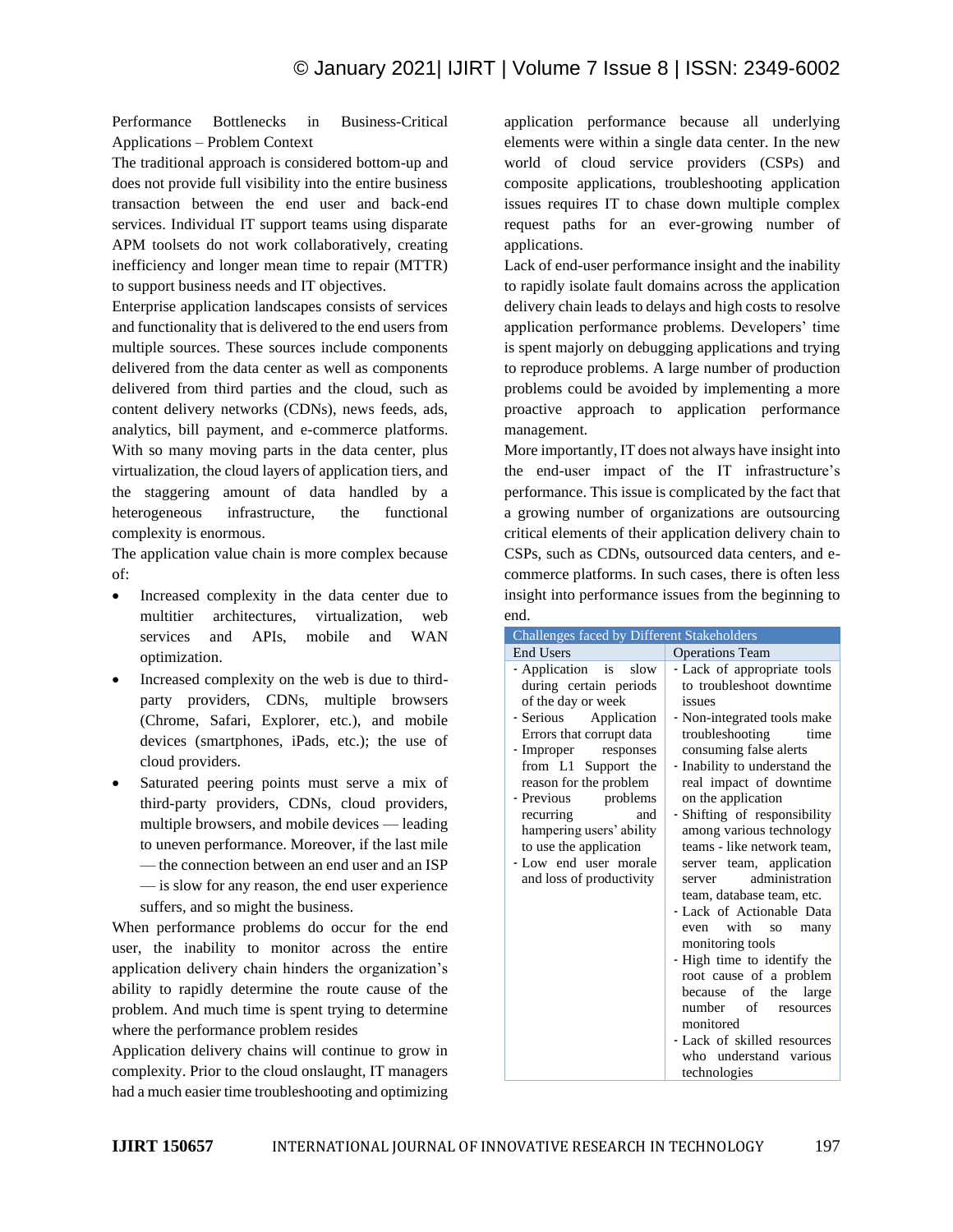Trangulating HotSpots, BlindSpots, and Vulnerabilities

The approach is to identify the impediments in the application's performance to find the root cause of the issues. By identifying the impediments, one can plan and select the best possible solution and an alternative to resolving the performance issues. The approach outlined in this paper is based on 3 core pillars which

are asis state analysis, static analysis and dynamic analysis. As the system code base is typically very very large, one must rely on automated tools and utilities for analysis to triangulate the performance bottlenecks and hotspots. Please find the diagram that depicts the approach that the paper proposes to leverage to triangulate hotspots, blind spots, and vulnerabilities.



Figure: Key Pillars of Performance Assessment

Analysis the As-Is State

The principal benefit of the Architecture Analysis is the ability to see if the proposed overall software structure will live up to the user expectations. The architecture analysis helps one understand the strengths and weaknesses of a system. The method not only helps evaluate the current system architecture, but also helps with the design of the architecture for a new system. This methodology helps designers to ask the right questions and solve critical issues early in the project. Additionally, selecting the right degree of quality for a specific system fully utilizes the money spent by the customer, as the money spent in any one area of the system will be justified. The analysis consists of the following aspects

| <b>Steps</b>                                         | Description                                                                                                            |
|------------------------------------------------------|------------------------------------------------------------------------------------------------------------------------|
| Architecture<br>Analysis – Design<br>Patterns<br>and | Analysis of the architecture type<br>and deviations of any<br>to<br>negative<br>determine<br>any<br>performance impact |

| aligning with best<br>practices |                                                                                                                                  |  |
|---------------------------------|----------------------------------------------------------------------------------------------------------------------------------|--|
| Refactoring<br><b>or</b>        | Identification of Performance                                                                                                    |  |
| removing an Anti-               | Anti-Patterns as their<br>use                                                                                                    |  |
| Patterns                        | produces negative consquenses                                                                                                    |  |
| Alternative                     | may be possible to change the                                                                                                    |  |
| Component                       | interaction to                                                                                                                   |  |
| Integrations<br>$\alpha$        | improve responsiveness<br>$\alpha$                                                                                               |  |
| Interactions                    | throughput                                                                                                                       |  |
| Strategic<br>Improvements       | Other opportunities<br>to<br>significantly<br>improve<br>performance by applying<br>Performance Principles and best<br>practices |  |
| Tactical<br>Improvements        | Other Performance<br>Patterns<br>could also be applied<br>to<br>immediately improve system<br>throughput                         |  |

The methods described in this section are explained in the form of techniques in the next section.

Techniques for building highly performant business systems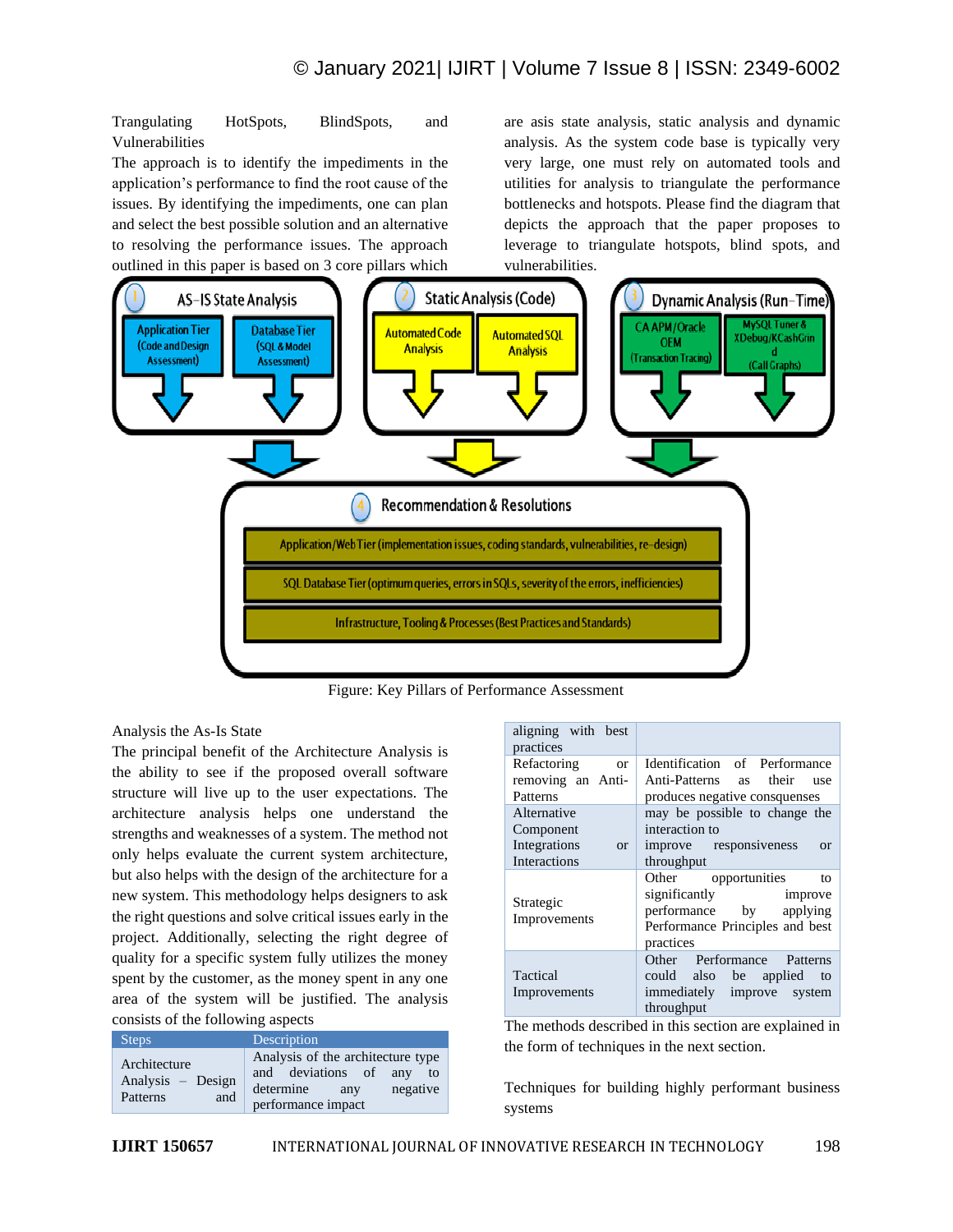# © January 2021| IJIRT | Volume 7 Issue 8 | ISSN: 2349-6002

| Tier / Domain                  | Techniques                                                                                                                                                                                                                                                                                                                                                                                                                                                                                         |  |
|--------------------------------|----------------------------------------------------------------------------------------------------------------------------------------------------------------------------------------------------------------------------------------------------------------------------------------------------------------------------------------------------------------------------------------------------------------------------------------------------------------------------------------------------|--|
| Architecture<br>$\&$<br>Design | The efficiency and effectiveness of a performance strategy are closely tied to a caching strategy. From a<br>performance standpoint, having an efficient and elaborate caching mechanism is the first step in the<br>process. Take the inventory of all key application components and come up with a strategy to cache the<br>data that will speed up the overall process.                                                                                                                        |  |
| Architecture<br>&<br>Design    | Evaluate all possibilities of failure and their likely probability. A few common failure events could be<br>hardware failure, security breaches, natural disasters, a sudden spike in traffic, network failure, and so on.<br>For each of these events, attach a weight and the probability of its occurrence. Then devise a fault-<br>tolerance mechanism for each of these events. The fault handling procedure and failover options minimize<br>the latency issues caused by failed components. |  |
| Architecture<br>$\&$<br>Design | Design solutions so that they can be distributed across multiple nodes. This offers a dual advantage of<br>both performance and scalability.                                                                                                                                                                                                                                                                                                                                                       |  |
| Architecture<br>&<br>Design    | The key components should be kept lightweight by minimizing their overall size and minimizing server<br>round trips. The most popular way of implementing a lightweight design is to use asynchronous JavaScript<br>and XML - AJAX-based components with no or minimum JavaScripting. This reduces the impact on page<br>size as well as the number of page refreshes and server round-trips.                                                                                                      |  |
| Architecture<br>&<br>Design    | Leveraging open standards not only allows for future painless extension of the technology stack, but it<br>also helps in understanding the technology and troubleshooting in the case of performance issues.<br>Software components should be loosely coupled so that the failure of a performance issue on one<br>component does not impact the overall response time.                                                                                                                            |  |
| Architecture<br>&<br>Design    | The various tiers should be hosted on different hardware machines. Resource intensive operations and the<br>database are deployed on dedicated hardware, providing improved performance.                                                                                                                                                                                                                                                                                                           |  |
| $\&$<br>Architecture<br>Design | Leverage resource pooling in the application container to improve the performance. Use of connection<br>pooling for database connections will improve performance.                                                                                                                                                                                                                                                                                                                                 |  |
| Architecture<br>&<br>Design    | Load balancing is a key technique to spread the load evenly between various nodes. Load balancing or<br>distribution through the Round Robin DNS algorithm will facilitate in superior performance.                                                                                                                                                                                                                                                                                                |  |
| $\&$<br>Architecture<br>Design | Separate long-running critical processes that might fail by using a separate physical cluster. For example,<br>a web server provides superior processing capacity and memory, but may not have robust storage that can<br>be swapped rapidly in the event of a hardware failure.                                                                                                                                                                                                                   |  |
| &<br>Architecture<br>Design    | The key scalability patterns include distributed computing, parallel computing, SOA, event-driven<br>architecture, push-and-pull data modeling, optimal load sharing, enterprise portals, and message<br>modeling.                                                                                                                                                                                                                                                                                 |  |
| Architecture<br>$\&$<br>Design | Establish smart caching to cache the frequently used data/query results in the application tier to avoid<br>costly APIs.                                                                                                                                                                                                                                                                                                                                                                           |  |
| Integration & API              | Lower traffic on the wire by sending only what is required and retrieving only what is necessary.                                                                                                                                                                                                                                                                                                                                                                                                  |  |
| Integration & API              | Reduce the number of transitions between boundaries, and reduce the amount of data transferred over the<br>wire. Choose batch mode to minimize calls over the network channel.                                                                                                                                                                                                                                                                                                                     |  |
| Integration & API              | Where communication tier boundaries are crossed, we leverage coarse-grained interfaces require a<br>reduced number of calls for a specific process, and consider using an asynchronous model of<br>communication.                                                                                                                                                                                                                                                                                  |  |
| Integration & API              | Design effective locking, transaction queuing, and threading mechanisms. Leverage optimum queries for<br>superior performance, and avoid bulk data fetching when only a subset is required for the operation.<br>Leverage asynchronous APIs, message queuing, or one-way calls to minimize blocking while making<br>calls across tier boundaries.                                                                                                                                                  |  |
| Integration & API              | Architect an efficient communication methodology and protocols between tiers to ensure entities securely<br>interact with no performance degradation.                                                                                                                                                                                                                                                                                                                                              |  |
|                                | Largely granular interfaces require multiple invocation to perform a task and are the best solution<br>alternatives when located on the same physical node.                                                                                                                                                                                                                                                                                                                                        |  |
| Integration & API              | Interfaces that make only one call to accomplish each task provide outstanding performance when the<br>components are distributed across physical boundaries.                                                                                                                                                                                                                                                                                                                                      |  |
| Integration & API              | Adopt REST-based integration rather than heavyweight alternatives, such as Simple Object Access<br>Protocol (SOAP) or Application Programming Interface (API) calls. Using lightweight alternatives, such<br>as REST-based services, are fast, they transfer less data, and are more scalable.                                                                                                                                                                                                     |  |
| Integration & API              | Leverage lightweight alternatives, such as JSON over XML for service invocation, and do the service<br>invocations only when needed.                                                                                                                                                                                                                                                                                                                                                               |  |
| Integration & API              | Avoid chatty APIs and batch requests to minimize server round-trips. The fewer the calls, the less the load<br>on the server and hence it will be more scalable.                                                                                                                                                                                                                                                                                                                                   |  |
| <b>UI</b> Tier                 | Minimize the number of static assets, such as images, JavaScript, Cascading Style Sheets (CSS), required<br>by the application. This can be achieved by compressing and merging them to form a minimal set.                                                                                                                                                                                                                                                                                        |  |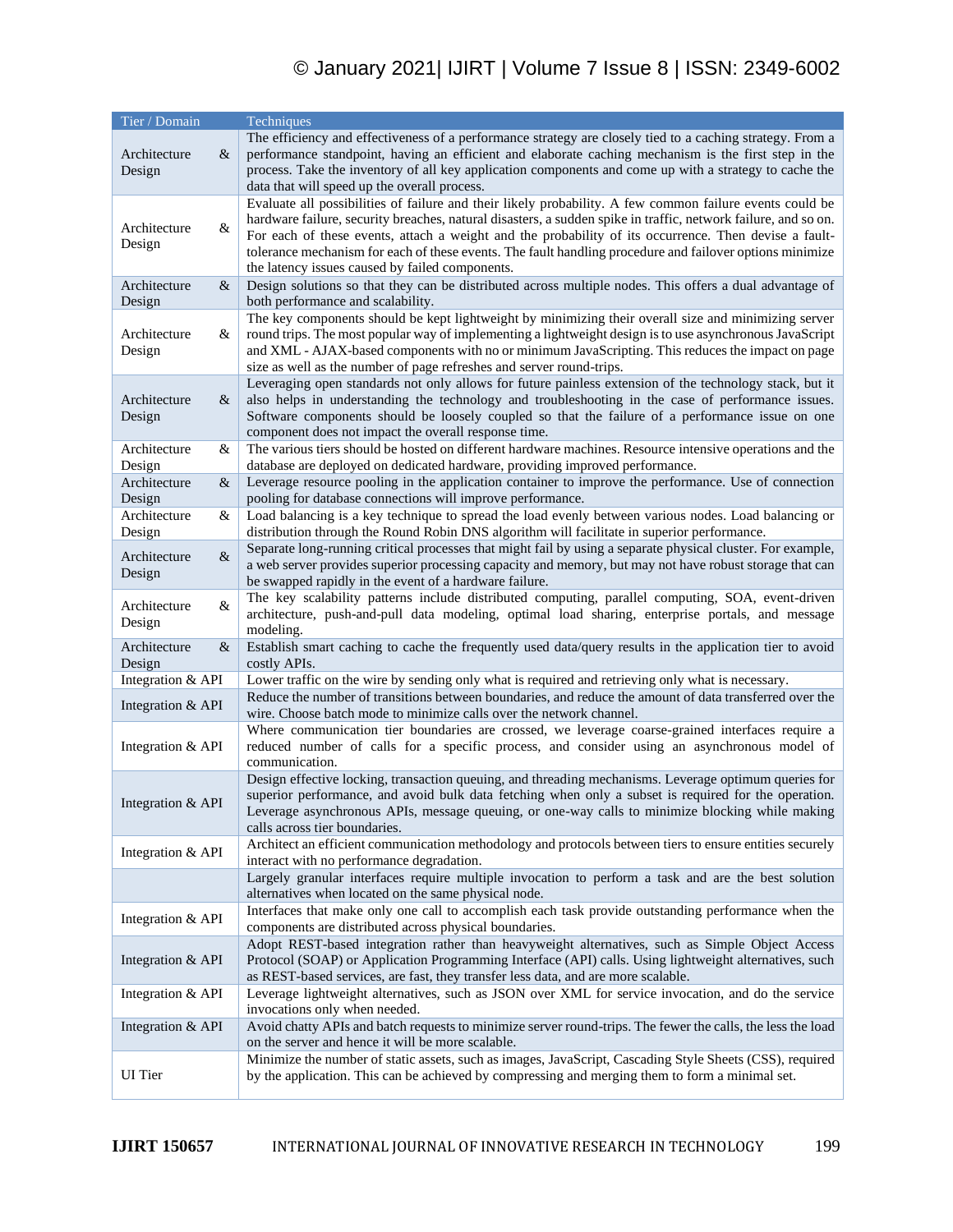# © January 2021| IJIRT | Volume 7 Issue 8 | ISSN: 2349-6002

| <b>UI</b> Tier       | Leverage the AJAX-based approach, whether it may be for client-side components communicating with<br>the server, or for data aggregation. Non-blocking loads using asynchronous data requests drastically<br>improve the perceived page load time and provide a nonblocking loading of the page.                      |  |  |
|----------------------|-----------------------------------------------------------------------------------------------------------------------------------------------------------------------------------------------------------------------------------------------------------------------------------------------------------------------|--|--|
| <b>UI</b> Tier       | The inbuilt caching of web servers should be leveraged for better performance and scalability.                                                                                                                                                                                                                        |  |  |
| <b>Business Tier</b> | Designing logical layers on the same physical tier to reduce the number of physical nodes while also<br>increasing load sharing and failover capabilities.                                                                                                                                                            |  |  |
| <b>Business Tier</b> | Leverage design that uses alternative systems when it detects a spike in traffic or increase in user load for<br>an existing system.                                                                                                                                                                                  |  |  |
| <b>Business Tier</b> | Stateless transactions and requests makes the application more scalable. Designing applications using<br>stateless session beans improve the scalability.                                                                                                                                                             |  |  |
| <b>Business Tier</b> | Business logic needs to be loosely coupled with the web tier, hence deploying the application components<br>on the separate node is easier. SOA provides scalability at the integration layer by loose coupling.                                                                                                      |  |  |
| Database Tier        | While retrieving data from systems, such as a database or web services, it is recommended to batch<br>requests to reduce server round-trips. Most of the database APIs and object-relational mapping (ORM)<br>frameworks provide batching functionality.                                                              |  |  |
| Database Tier        | Use connection pooling for database and resource pooling improves the scalability of applications.<br>Resource pooling, such as database connection pools, is for maintaining multiple logical connections over<br>fewer physical connections and then reusing the connections, bringing in more scalable efficiency. |  |  |
| Database Tier        | Partition data across multiple database servers to improve scalability and allow flexible location for data<br>sets.                                                                                                                                                                                                  |  |  |

# STATIC ANALYSIS – CODE ANALYSIS

Static code analyser's assesses quality, in terms, degree of compliance with the coding practices of software engineering that promote security, extensibility, reliability, and maintainability. Static analysers find weaknesses in the program code that might lead to vulnerabilities. Static code analysers analyse the source code for specific defects as well as for compliance with various coding standards and coding guidelines. The tool identifies security vulnerabilities and hotspots during development and catch these critical issues. Fixing these flaws during implementation phase can reduce the number of builds necessary to produce an optimum and secured product and educate the development teams about coding practices and guidelines. Static code analysers review the source code to detect common bad practices, catch bugs, and make sure the development adheres to standards and guidelines. Most static code analysis tools define a series of rulesets  $(100+$  rules) that identify different categories of issues in the code, for example: programming errors, coding standards, violations, and security vulnerabilities.

The challenges of modern software systems converge ultimately to their architecture. As systems become more complex and huger, their architectures assume ever greater importance in managing their growing coherence, reliability, and integrity. When architectural integrity is compromised, the probability for a serious operational bottleneck increases dramatically. Interactions among layers and subsystems will become increasingly more complex to articulate. Software Composition Analysers look inside to identify architecture quality issues. The analyser's read, analyse and semantically understand all major kinds of source code across all layers of an application (GUI, logic and data). By analysing all tiers of complex software, critical application health metrics like robustness, maintainability, transferability, flexibility, performance, or security can be measured and compliance to the best prac¬tices can be assessed. The analyser's look at the application from a static viewpoint but are able to simulate how the application will run, connecting all pieces of the puzzle, looking across different languages and databases. Hence, analysers are able to perform analysis of the entire application or system as to its health.

# DYNAMIC ANALYSIS – RUN-TIME ANALYSIS

Dynamic Analysis are a set of processes and tools to ensure that application remains highly available and responds to user requests within an acceptable time limit. Monitoring tools help to achieve these goals by monitoring metrics such as response time, memory, network bandwidth, IOPS, and CPU time. The next generation tools that are based on cutting edge technologies like machine learning and AI provide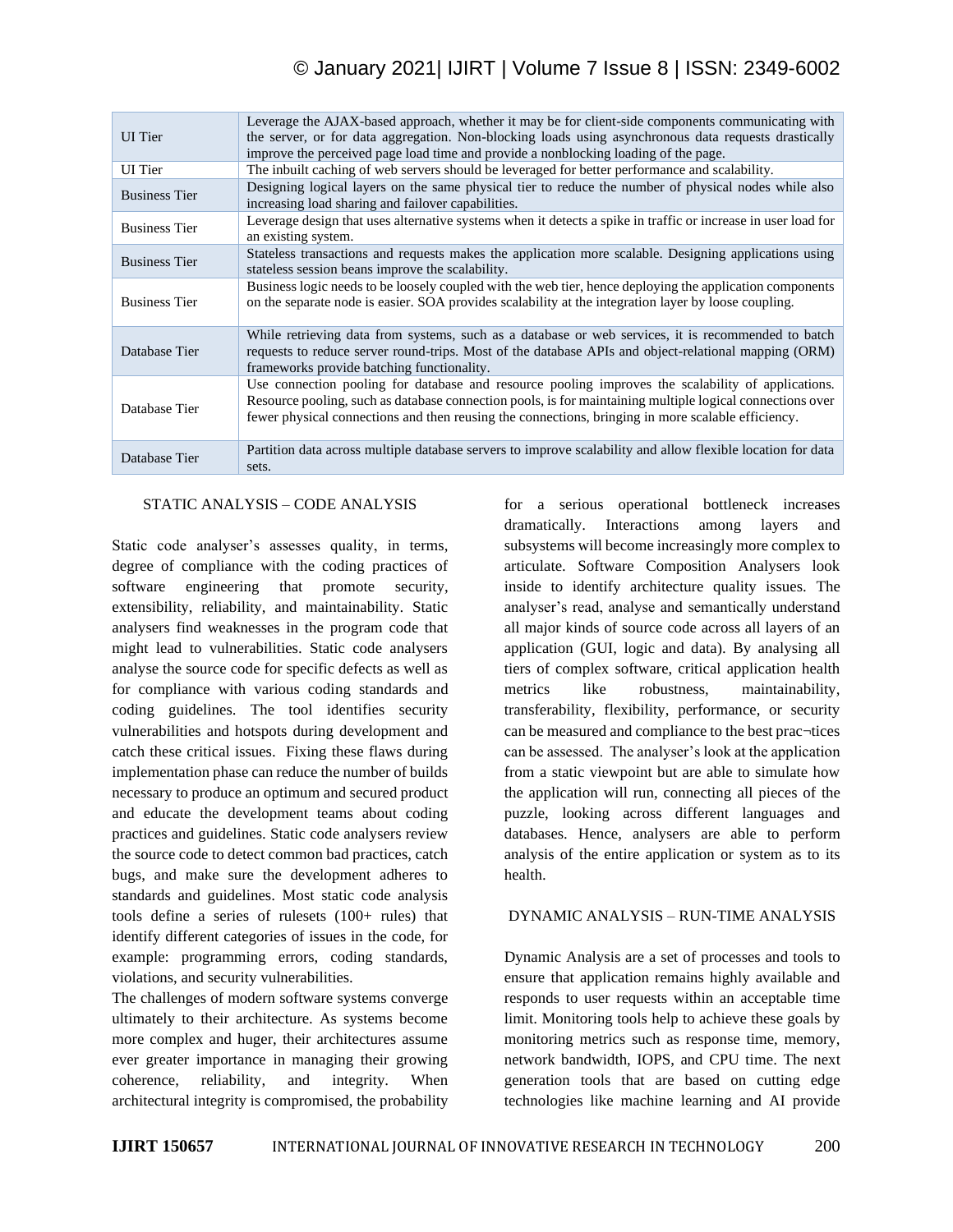ways to diagnose, triage, and resolve issues and bottlenecks in applications and infrastructure. The aspects that are critical interms of application monitoring or APM are monitoring metrics, tracing and logging.

- Application Monitoring: In terms of monitoring, the metric is a quantified measure that can be leveraged to understand the status of a service, process or an application. Metrics are often compared to a defined baseline to analyse the application or process's status and its overall heath.
- Transaction Tracing: A trace aka transaction tracing is used to understand the complete journey of an end-user request as it travels through all components, services, processes, and different layers of a business application.
- Application Logging: Log files are automatically created by an application and they provide information about end-user behaviour and events that took place in the application life cycle from start-up till the shutdown.

Application monitoring provides detailed visibility into the performance, availability, response times, and user experience of application and its underlying infrastructure. The application monitoring helps not only to monitor but rapidly triage, diagnose, and resolve issues leveraging cutting edge tools and technologies. Application monitoring tools collect, stores, and analyse the necessary data and metadata for troubleshooting, optimizing performance, root cause analysis, and final resolution. They typically rely on different types of instrumentation and profiling processes to provide real-time insights into the application health and its status. When performance exceeds automatically defined thresholds, application teams are notified and then can drill down contextually to trace transaction and performance issues across the distributed infrastructure for triage and resolution.

Few most critical application monitoring metrics include:

- Performance Monitoring: Measures the average response time for end-user interactions to check if application performance is affecting the speed.
- CPU usage: Monitor CPU usage, disk read/write speeds, IOPS, and memory to see if application performance is impacting these key parameters.
- Application availability and uptime: Measures whether the application is online and available and in good health to end-users. This is also leveraged to determine compliance with an organization's SLA.
- Request Rates: Measures the amount of traffic received by the application to identify any significant increase, decreases or coinciding users.
- Error rates: Observes how the application degrades or fails at the software level.
- Discovery: Counts and monitors the servers, applications, services, and processes that are running at any one time.

Organizations create rules, so the monitoring tool alert them when a problem arises or when an application's performance metrics dips in a specific area. They can also prioritize applications based on business criticality. In virtualized deployments, APM tools can help monitor application servers to ensure that they comply with an SLA. Cloud introduces a host of additional dependencies on application performance. There is cloud application performance monitoring, which focuses on tracking the performance of applications based on private or hybrid cloud deployment models.

Key Characteristics of the Modern Monitoring Systems:

- Anomaly Detection. Anomaly detection capabilities in monitoring tools can automatically alert users when metrics deviate from the thresholds, assess their impact, all without human intervention.
- Correlations. Correlation engines go a level deeper and compare all parameters that contribute to metric outcomes. They analyse and measure subtle changes in one or more business metrics.
- Root Cause Analysis. Root cause analysis engines go even further and suggest possible causes of a deviation from the normal benchmark of a business metric or a group of metrics. These engines articulate the cause from historical correlations, or they provide IT-users with tools to assist them localize a cause by comparing multiple correlations.
- Automation: After detecting an anomaly, the product will determine its root cause, suggest a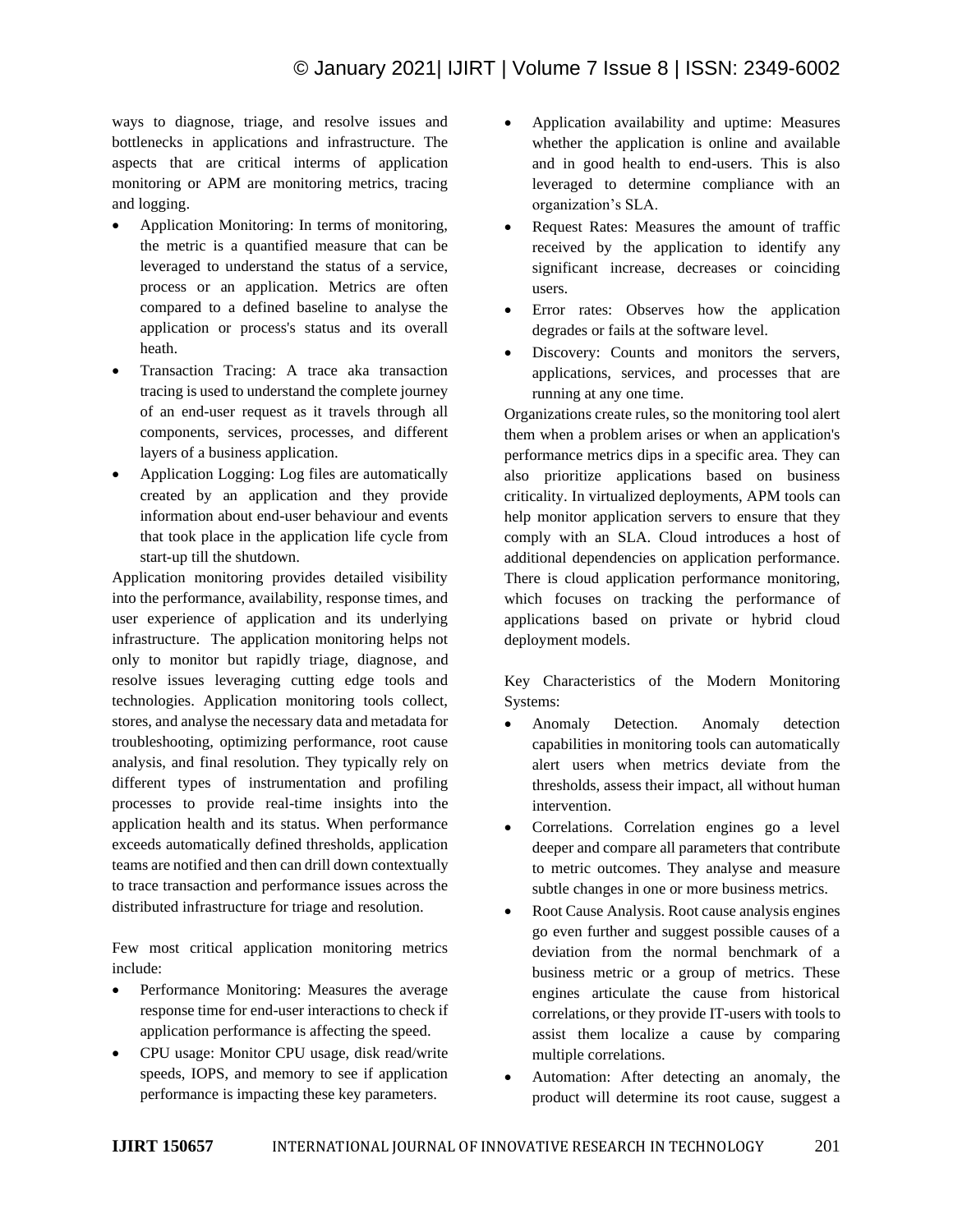remediation, and predict the future events. They may even suggest ways to optimize the business process to eliminate future incidents.

# TOOLS & METRICS

One must recognize which profiling & optimization tools might help in analyzing the root cause of performance issues in the application. One will need both profiling, optimization and monitoring tools to identify and triage the performance hotspots. Every tool and profiler have its own features and advantages. Few of these tools have characteristics that allow you to get continuous feedback on the performance of code and SQL. These tools provide impressive features that help visualize the entire application and its components, interfaces, database into a dashboard like views that help you deep-dive in and triaging the issues. The following tables provides the different tools can leverage for this purpose.

| <b>Tooling Options</b>                                               | Description                                                                                                                                                                                                                                                                                                                                     | Findings & KPIs                                                                                                                                   |  |  |
|----------------------------------------------------------------------|-------------------------------------------------------------------------------------------------------------------------------------------------------------------------------------------------------------------------------------------------------------------------------------------------------------------------------------------------|---------------------------------------------------------------------------------------------------------------------------------------------------|--|--|
| As-Is State Analysis                                                 |                                                                                                                                                                                                                                                                                                                                                 |                                                                                                                                                   |  |  |
| Static Analysis (Code)                                               |                                                                                                                                                                                                                                                                                                                                                 |                                                                                                                                                   |  |  |
| SONAROube.<br>CAST<br>Highlights,<br>Fortify, Veracode,<br>Checkmarx | Static code analysis is the best way to ensure code quality as it checks<br>the code thoroughly line by line and gives developers the opportunity<br>to correct flaws before the software goes live. This flags bugs, code<br>smells, security hotspots, and vulnerabilities. Though which, we can<br>also trace and tackle performance issues. | Bugs, coding standards, Security<br>hotspots and Vulnerabilities                                                                                  |  |  |
| MySQL<br>Query<br>Analyzer, MySQL<br>Explorer,<br>Query<br>Workbench | This tool will provide insights into optimum queries, errors in SQL,<br>severity of the errors, inefficiencies etc., through which<br>recommendations can be provided.                                                                                                                                                                          | Optimum queries, errors in SQL,<br>severity of<br>the<br>errors,<br>inefficiencies                                                                |  |  |
| Dynamic Analysis (Run-Time)                                          |                                                                                                                                                                                                                                                                                                                                                 |                                                                                                                                                   |  |  |
| KCashGrind,<br>QCashGrind,<br>CallGrind, Xdebug,                     | This is a profiling and instrumentation tool and will provide detail<br>interms of call graphs and tree maps, visualization of the APIs/Calls                                                                                                                                                                                                   | Call graphs and Tree Maps<br>Visualization                                                                                                        |  |  |
| Dynamics,<br>App<br>Dynatrace,<br><b>New</b><br>Relic, CA APM        | Monitor software services and applications in real time $-$ collect<br>detailed performance information on response time for incoming<br>requests, database queries, calls to caches, external HTTP requests,<br>and more.                                                                                                                      | Transaction Tracing, MySQL<br>Metrices, Query Throughput,<br>Query Execution Performance,<br>Connections,<br>Success/Errors,<br>Buffer Pool usage |  |  |
| MySQL<br>Tuner,<br>Releem                                            | This is a tool to review MySQL installation and make adjustments to<br>increase performance and stability.<br>$\mathbf{T}$ and $\mathbf{T}$ and $\mathbf{T}$ and $\mathbf{C}$ and $\mathbf{C}$ and $\mathbf{D}$ and $\mathbf{D}$ and $\mathbf{A}$ and $\mathbf{A}$                                                                              | Performance and Stability                                                                                                                         |  |  |

Table: Tooling - Static & Dynamic Analysis

This is highly advisable that every application one builds should have the right set of performance testing and profiling tools to ensure that the application runs smoothly without a glitch. There are a variety of tools available that can monitor and profile your application's performance as listed in the above table.

## RELATED WORK

[1] & [2] This paper describes PASA, a method for performance assessment of software architectures. PASA uses the principles and techniques of software performance engineering (SPE) to determine whether an architecture is capable of supporting its performance objectives

[3], The goal of this paper is to classify the performance prediction and measurement approaches for component-based software systems proposed during the last ten years.

[4], This paper proposes a new approach to improve the performance and scalability of HPC applications on Amazon's HPC Cloud.

[5], In this paper, we build performance models for applications in virtualized environments. We identify a key set of virtualization architecture independent parameters that influence application performance for a diverse and representative set of applications.

[6], This paper presented the business monitoring and its trends. These systems detect anomalies, identify correlations, and display potential root causes.

# CONCLUSION AND FURTHER WORK

The architecture of a software system is the primary factor in determining whether or not a system will